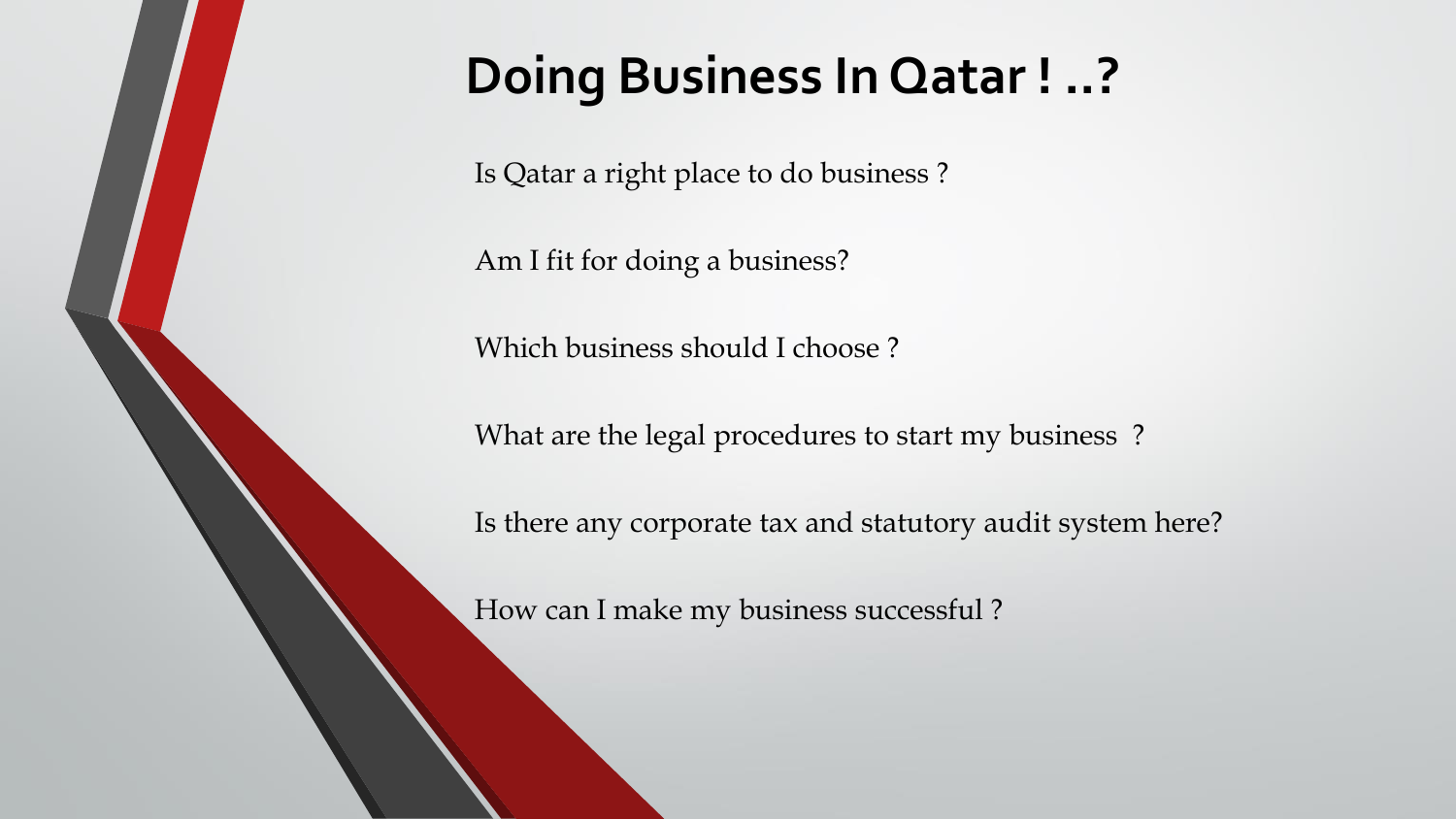# Is Qatar a right place to do business?

### **How is Economy?**

- Qatar is the wealthiest country in the world in per capita terms.
- Its economy has been growing by around 10% per year in recent years.
- It has substantial oil and gas reserve.
- It has an excellent infrastructure system
- It offers a mature and sophisticated banking environment.
- Most of the banks in Qatar provides financing aids to startups at competitive rates of cost.

#### **What are the Incentives available?**

- ◆ Natural gas priced at a nominal rate.
- Electricity at a nominal rate.
- A developed infrastructure.
- Industrial land at a nominal rent.
- ◆ No custom duties on imports of machinery, equipment and spare parts for industrial projects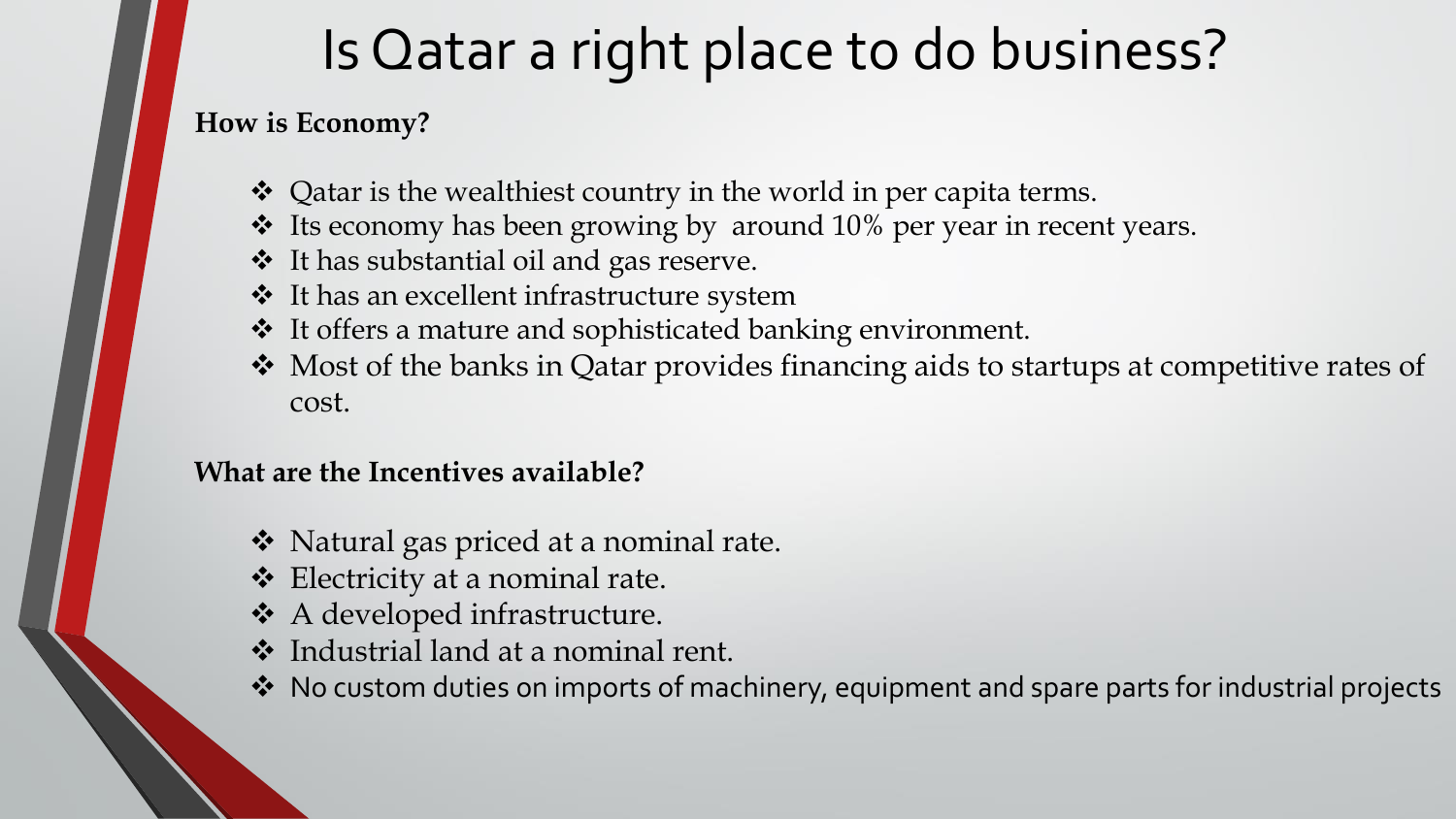# Is Qatar a right place to do business?

#### **Other Factors**

- ❖ No income tax levied on individuals.
- Excellent medical and educational facilities.
- Easy access to global destinations with first class air and sea connections.
- State of the art telecommunications facilities.
- Liberal immigration and employment rules to enable import of skilled and unskilled labor.
- Economic liberalization measures have been introduced to encourage inward investment.
- It is one of the easiest places to start a business in the world.
- As part of the FIFA World Cup 2022 and Qatar Vision 2030, Qatar will be making an huge investment in every sectors of the economy to achieve it's goal of Qatar Vision 203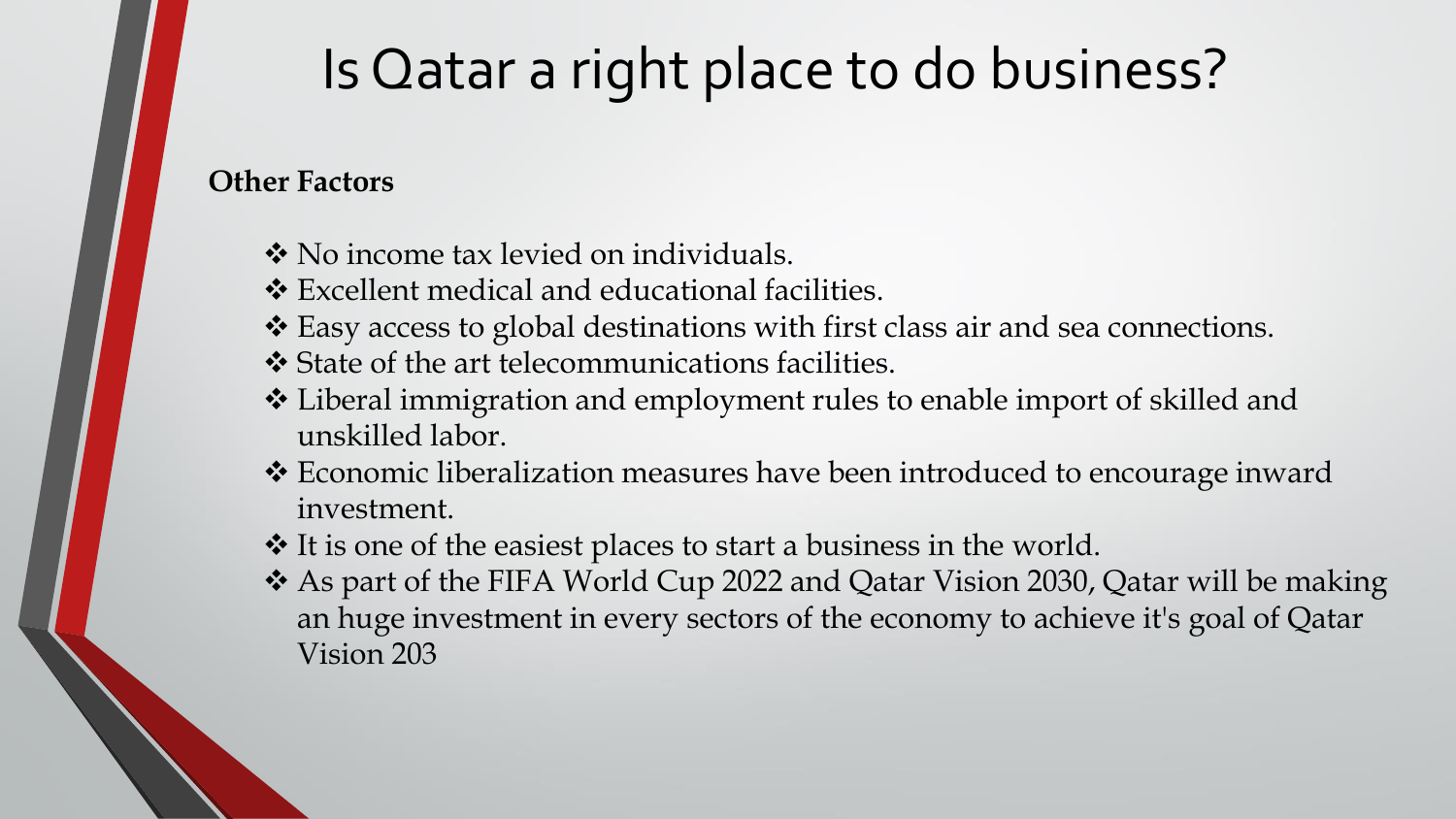# Am I fit for doing a business ?

Before you are going to be your own boss, you need to assess your own talents, desires and capabilities:

- Can I accept **longer and perhaps irregular hours** ?
- Can I partner with someone that I can respect him as a partner, business professional, *and* as a key personnel of my business.
- Am I prepared to **learn the business of running a business**? Of **hiring and managing** employees?
- Do I have **enough financial resources** to meet the fixed cost of running my business for a certain period?
- Can I mobilize , **sufficient resources** to start the business and maintain it until it produces adequate profits?
- And above all, can I readily **accept the risks** inherent in my business?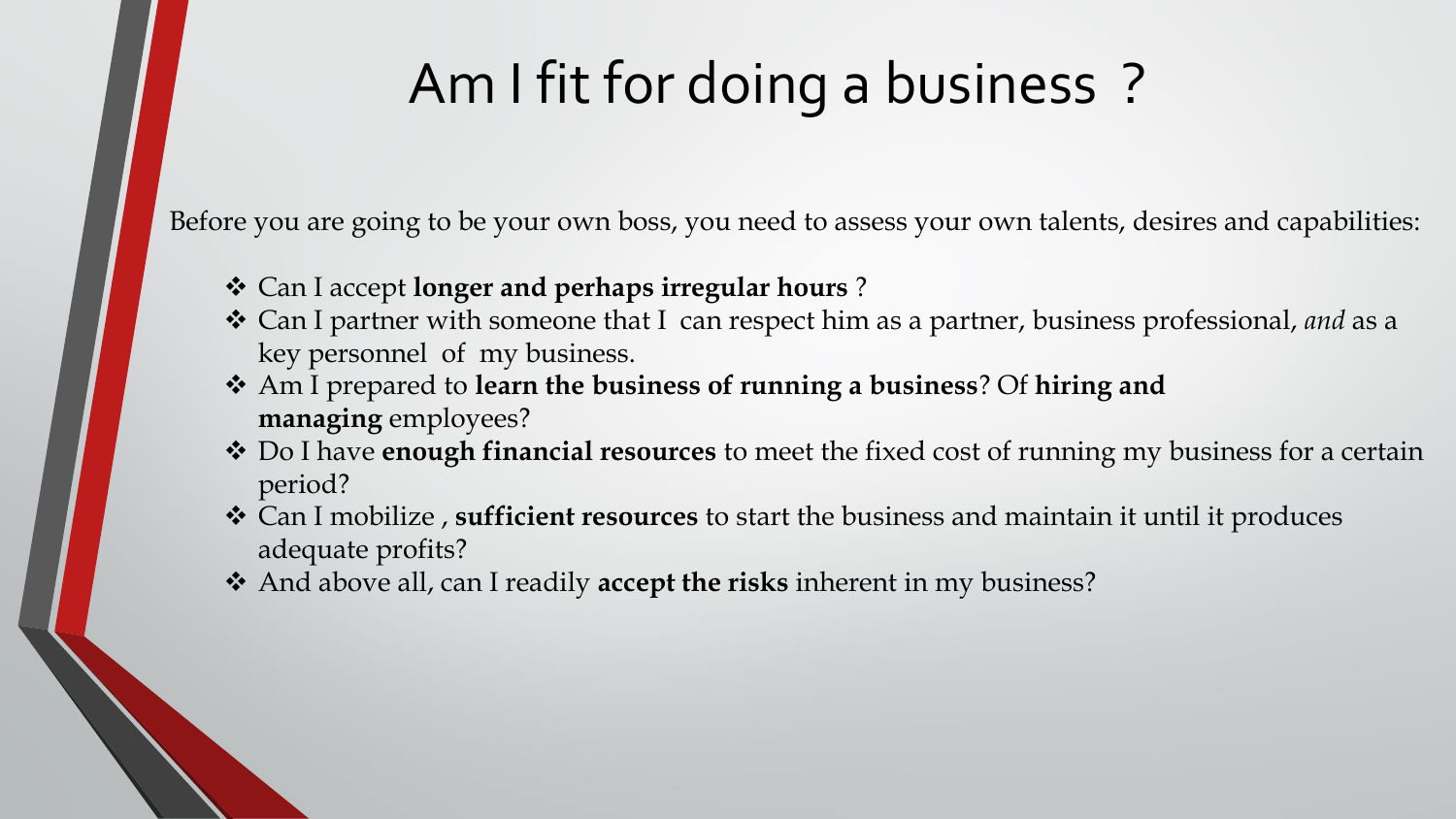# Which business should I choose ?

#### **Why do I plan to do business?**

- Maybe you have a brilliant business idea, and you're trying to figure out if it's viable or not.
- Or maybe you're out of work
- Or just fed up with your current job, and looking for an alternative.

### **Choices of business:**

- ◆ There are, of course, thousands of choices.
- Like pharmaceuticals , automobile manufacturing, food products, import/export, services and many others .
- ◆ With an infinity of choices, how are you going to decide?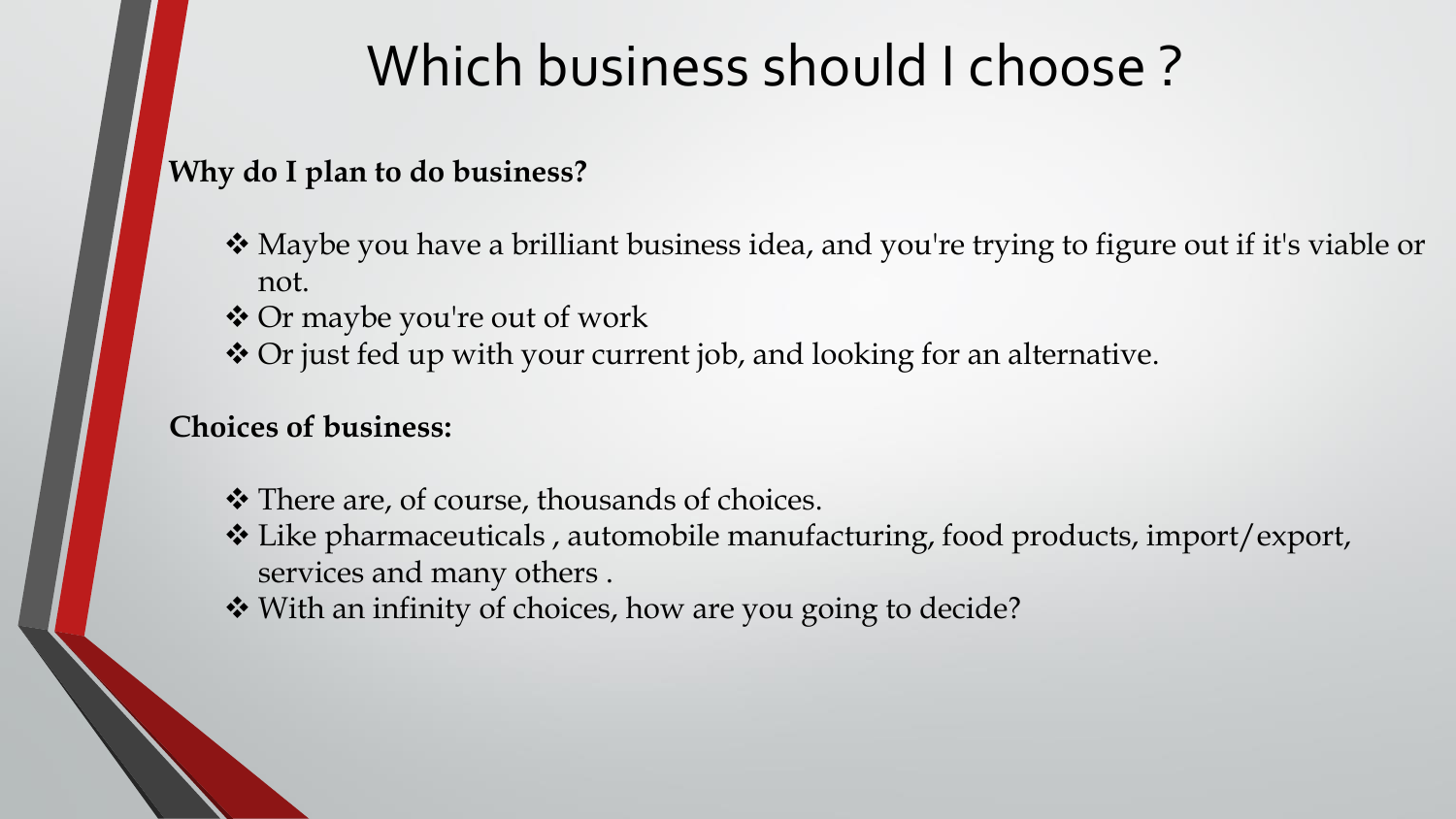# Which business should I choose ?

### **Scientific approach to entrepreneurship:**

- Select the industry you're interested to working in.
- Research the kinds of businesses and various business models within that industry.
- Perform market research to see where there is an unmet need -- geographically, pricewise, complementary products and services, etc.
- Analyze the competition.
- Develop a preliminary business plan for a business to meet that need.
- \* Do some more market research to assess the realistic market potential for your business. *Will people buy it?*
- \* Revise the business plan and determine your funding requirements.
- ◆ If needed, seek out lenders or investors.
- Start the business.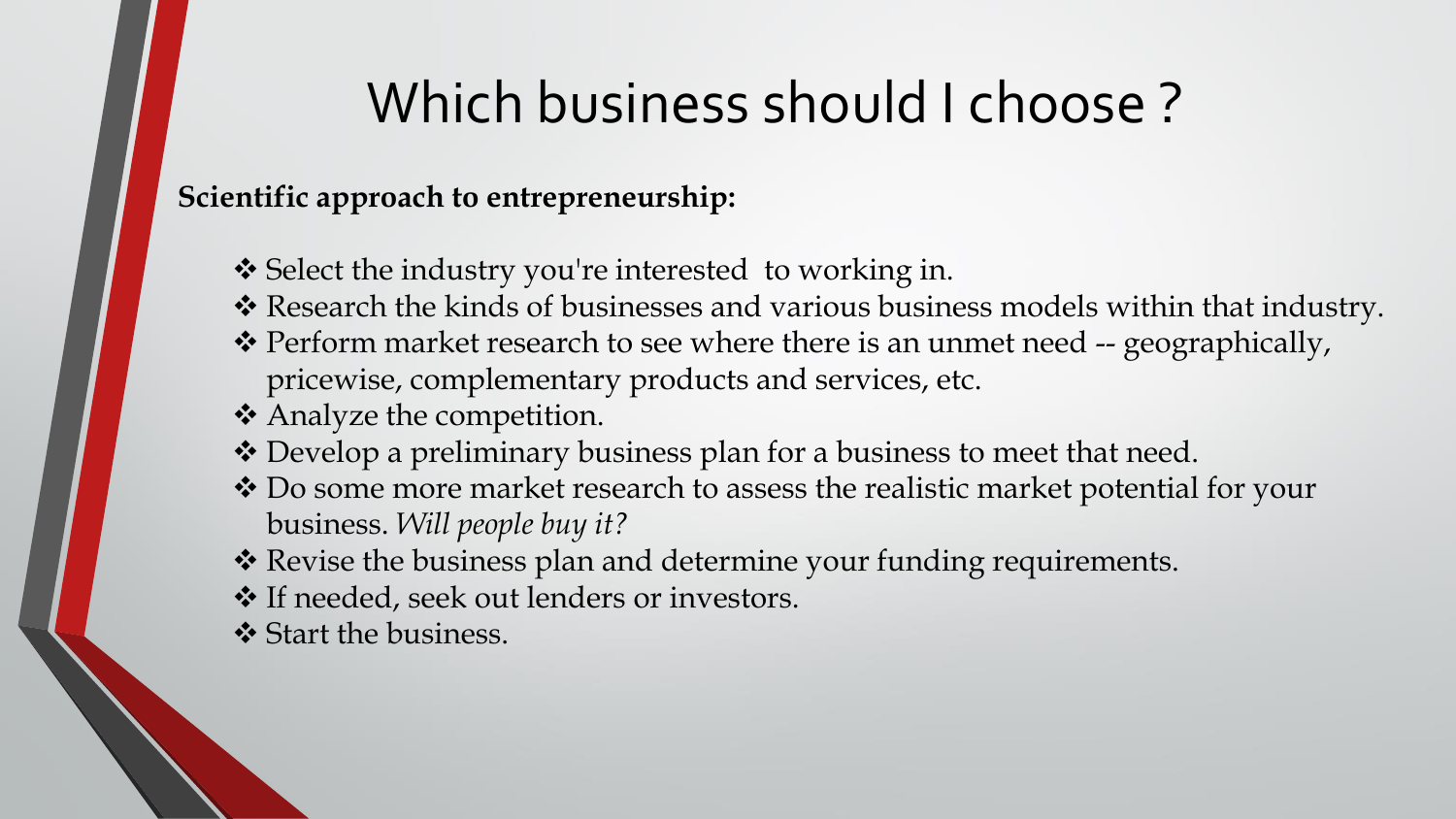### What are the legal procedures to start my business ?

**Type of Businesses :**

Limited Liability Company

General Partnership

**❖ Simple Limited Partnership** 

Limited Partnership with Shares

Unincorporated Joint venture

Joint Stock Company (Public or Private)

Single Person Company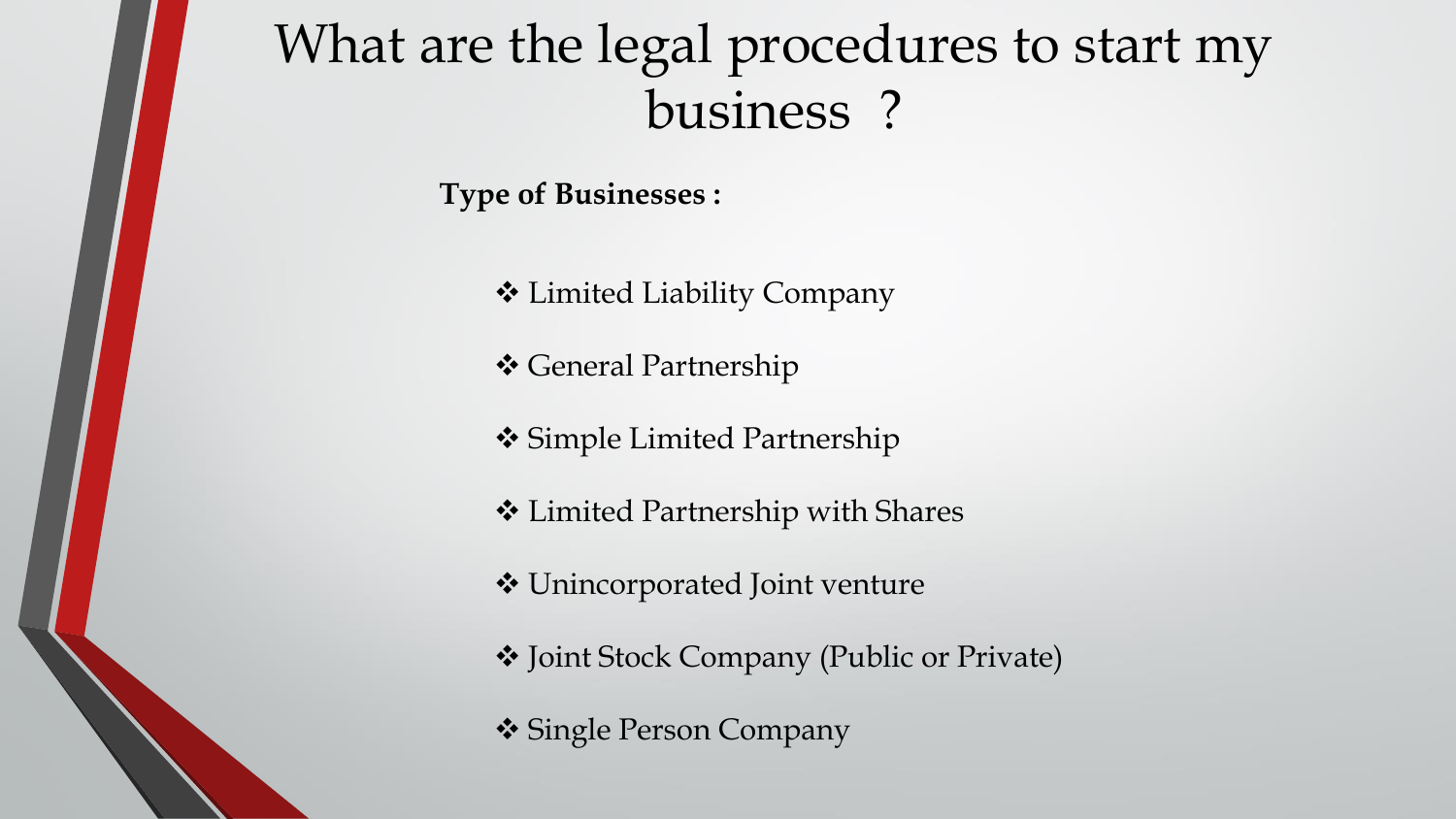# Which Type Suits for me?

| <b>Type</b>                     | Qatari<br>Ownership | Minimum<br>Capital<br>Requirement                                                                                 | Number of<br><b>Members</b> | Liability            |
|---------------------------------|---------------------|-------------------------------------------------------------------------------------------------------------------|-----------------------------|----------------------|
| Limited<br>Liability<br>Company | 51 $%$              | 200,000 QAR                                                                                                       | $2$ to 50                   | Limited              |
| General<br>Partnership          | NA.                 | NA.                                                                                                               | At least 2                  | Joint and<br>Several |
| <b>Joint Stock</b><br>Company   | 75%                 | Public<br>$\overline{a}$ .<br>Company<br><b>QR 10 m</b><br>Private<br>$b_{\cdot}$<br>Company<br>QR <sub>2</sub> m | At least 5                  | Limited              |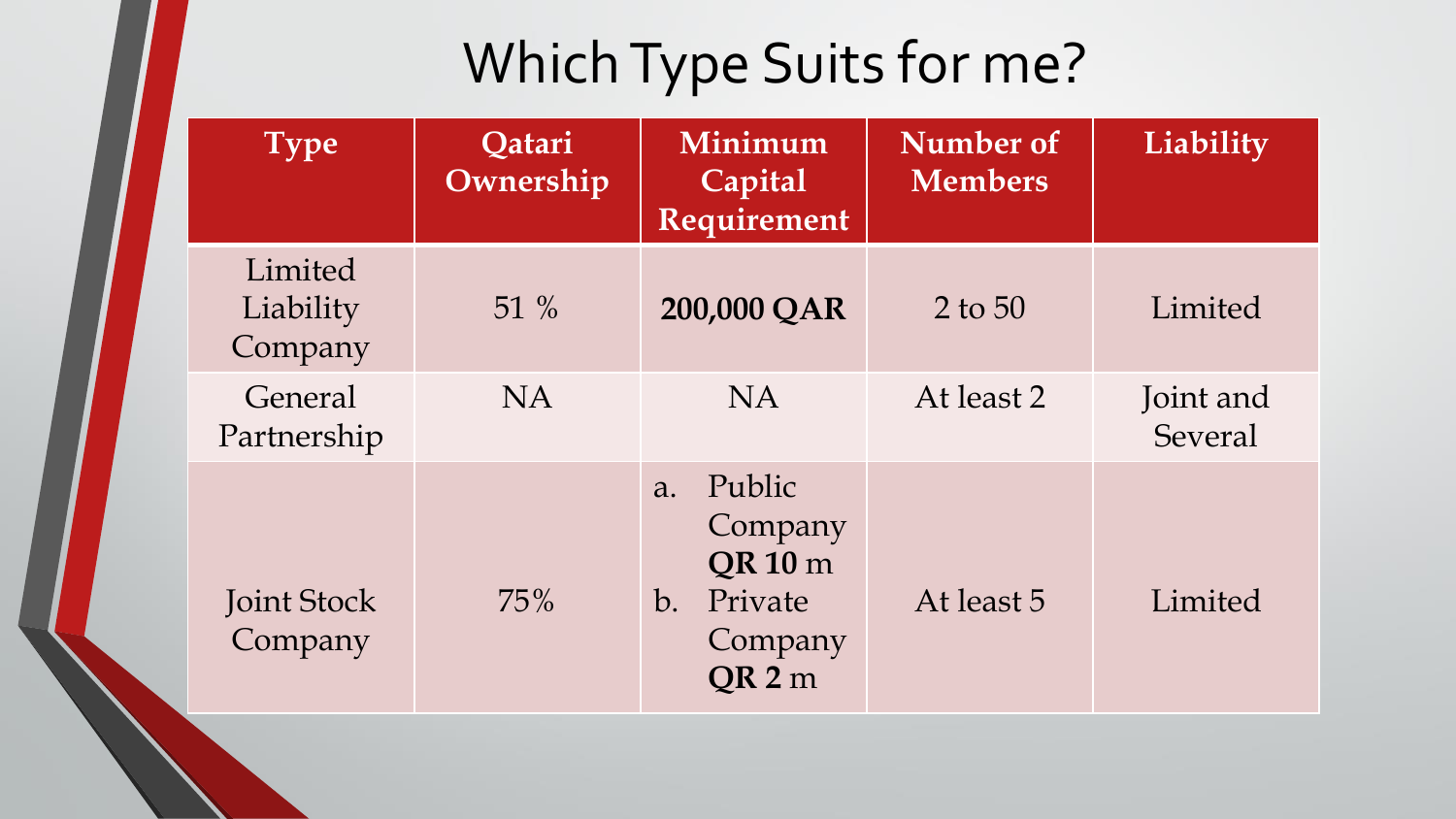# Which Type Suits for me?

| <b>Type</b>                           | Qatari<br>Ownership | Minimum<br>Capital<br>Requirement | Number of<br><b>Members</b>                                    | Liability                                                                            |
|---------------------------------------|---------------------|-----------------------------------|----------------------------------------------------------------|--------------------------------------------------------------------------------------|
| Simple<br>Limited<br>Partnership      | NA.                 | N <sub>A</sub>                    | At least 2                                                     | Joint and<br>Several                                                                 |
| Limited<br>Partnership<br>with shares | 51%                 | QR1 Million                       | At least 1<br>general and<br>At least 4<br>Limited<br>Partners | a. General<br>Partners - Joint<br>and Several<br>b. Limited<br>Partners -<br>Limited |
| <b>Single Person</b><br>Company       | 100%                | QR 200,000                        | <b>Only One</b>                                                | Limited                                                                              |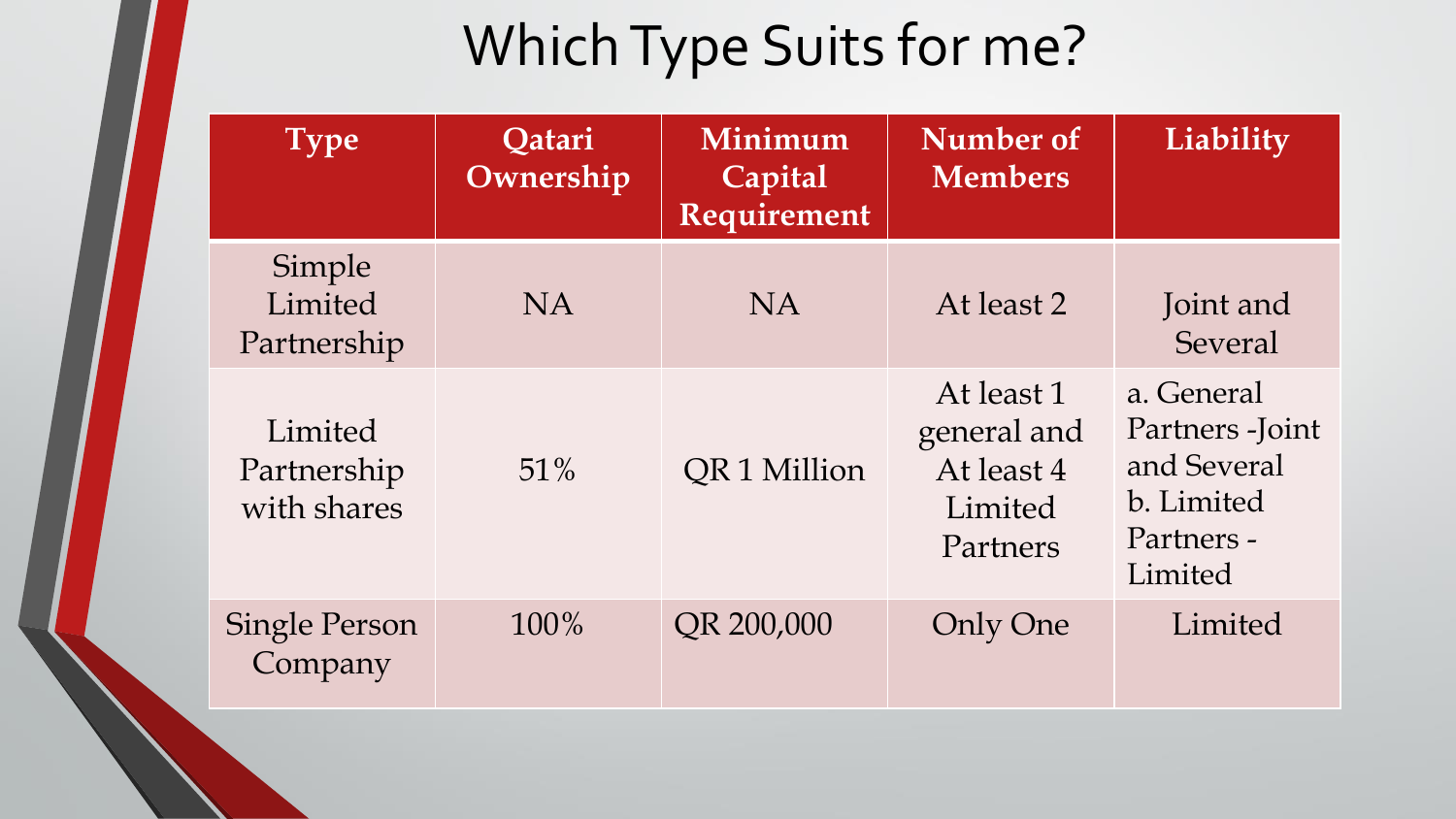# How to get my business registered ?

**Steps to get your entity registered:**

- Finding a suitable Local Partner (Qatari Citizen)
- Decide your authorized capital. (Minimum QR 200000.00)
- Drafting agreement with Local and other foreign partners (Articles of Association)
- Registration of you company name (Choose a distinct and meaningful name )
- Open a bank account under your company name.
- \* Deposit your paid up capital not less than QR 200000.00 and get confirmation from bank.
- Get your articles attested by court at the MBT.
- Apply for Commercial registration at MBT along with Articles and bank confirmation.
- Find an genuine office and apply for Trade License from Ministry of Urban Planning.
- Apply for Emigration card (Computer Card)
- Apply for number of visas with your preferred nationalities.
- Hire your managers to start and run your operations.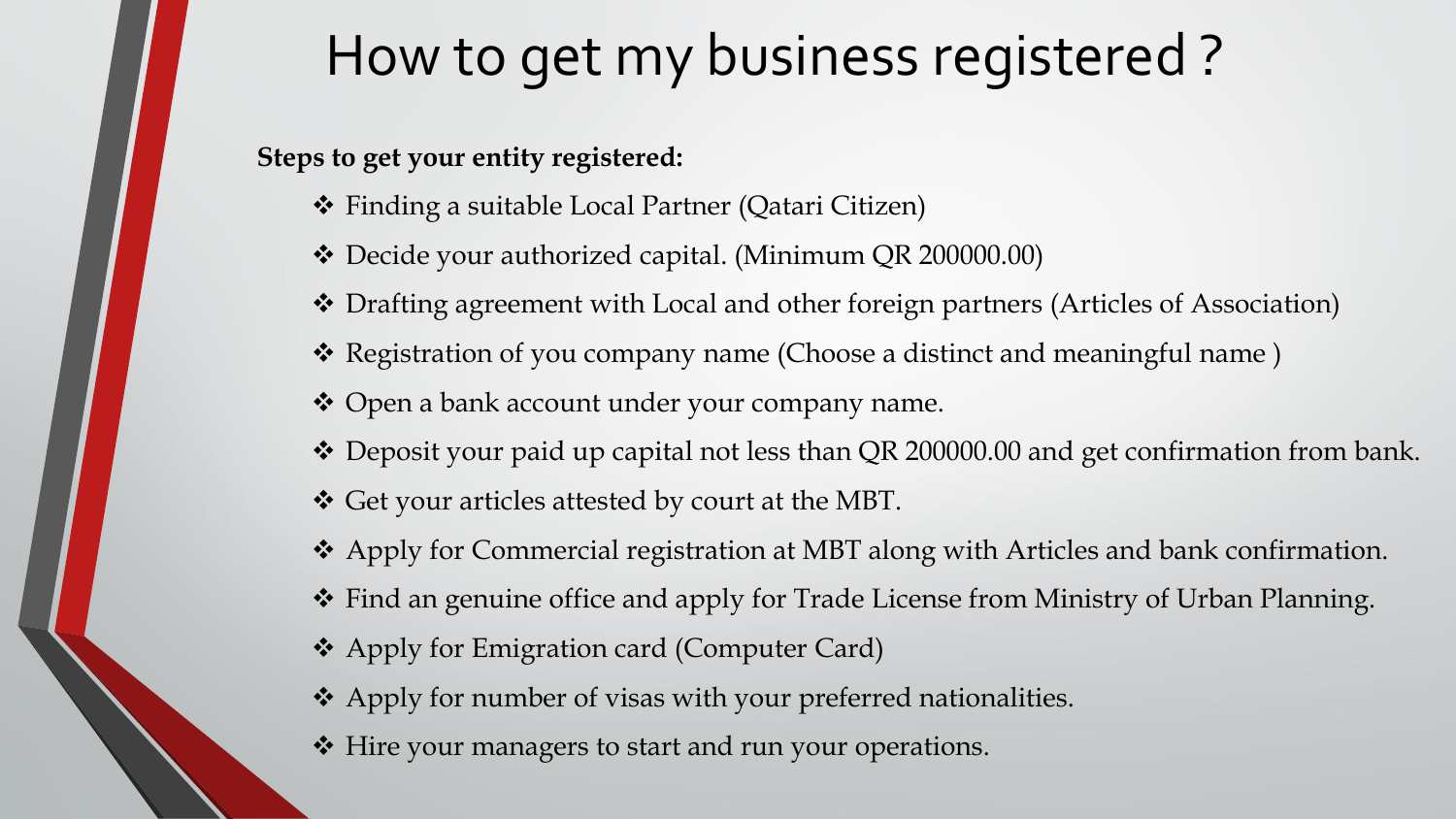## Is there any corporate tax and statutory audit system here?

**Tax Law (No.21 of 2009):**

- \* As per the tax law an Income Tax is levied on all foreign businesses operating in Qatar, whether the business is considered a natural person or a legal entity.
- Every person other than GCC Nationals is a foreigner.
- Every company should apply for Tax Card within 30 days of commercial registration.
- Failure to apply for Tax Card with in Time shall be liable for Penalty. (Withholding Tax)
- Every changes in business structure which affects the tax obligations should notify Department with in 30 days.
- $\cdot$  Rate of Tax: 10% of the profit of the foreign partner. (Profit and Loss sharing Ratio)
- Carry forward of losses : up to 3 consecutive years .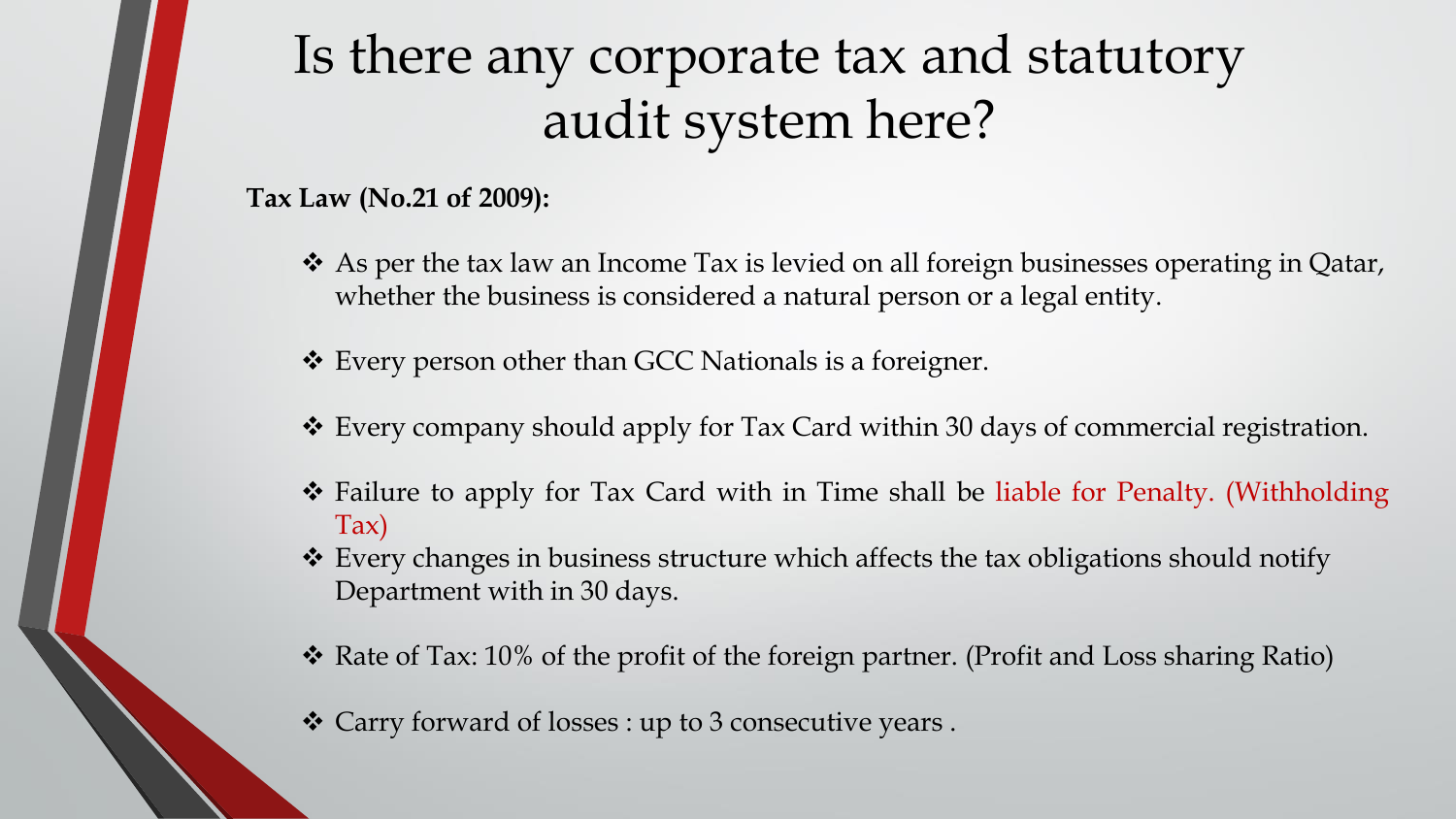### **Income Tax Return**

- Should be filed with in 4 months from the end of the accounting period
- Together with Audited financial Statements from a Licensed Auditor
- Failure to furnish return within due date shall be liable for Penalty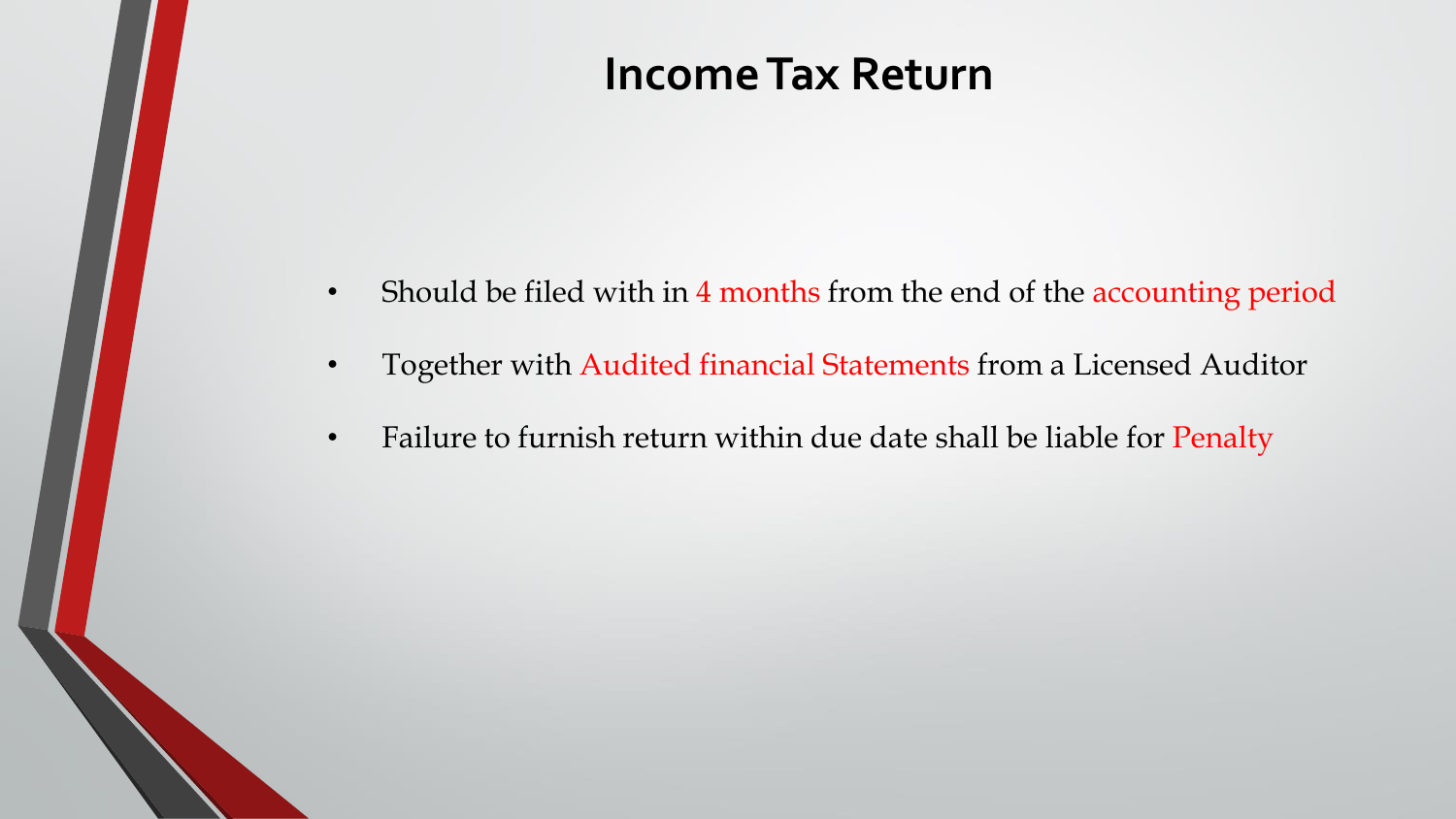# **How can I make my business successful?**

**Have a written plan and Don't marry your plan :** throw your plan in the fire when the bullets start flying. Adjust, confront and conquer.

**Keep your ego in check and listen to others:** Don't take things personally and stay out of emotion. Do not let your ego take control.

**Keep Detailed Records:** By keeping detailed records, you'll know where the business stands financially and what potential challenges you could be facing.

**Learn from your competitors:** they may be doing something right that you can implement in your business to make more money.

**Understand the Risks and Rewards:** Asses your risk and take measures in advance to mitigate the risks. **Delegate to employees and avoid micromanaging:** Have a training and orientation plan so your employees know what is required of them. So don't be a control freak .Use an incentive-based rewards system**. Be Creative and Stay Focused:** Just because you open a business will not start making money immediately.

Try to improve your business and to make it stand out from the competition.

**Use Internet:** You should use the internet effectively to expand your customer base by adopting sophisticated methods to serve your customers better.

**Provide Better customer Service:** If you provide better service , they'll be more inclined to come to you the next time they need something instead of going to your competition though your price is higher.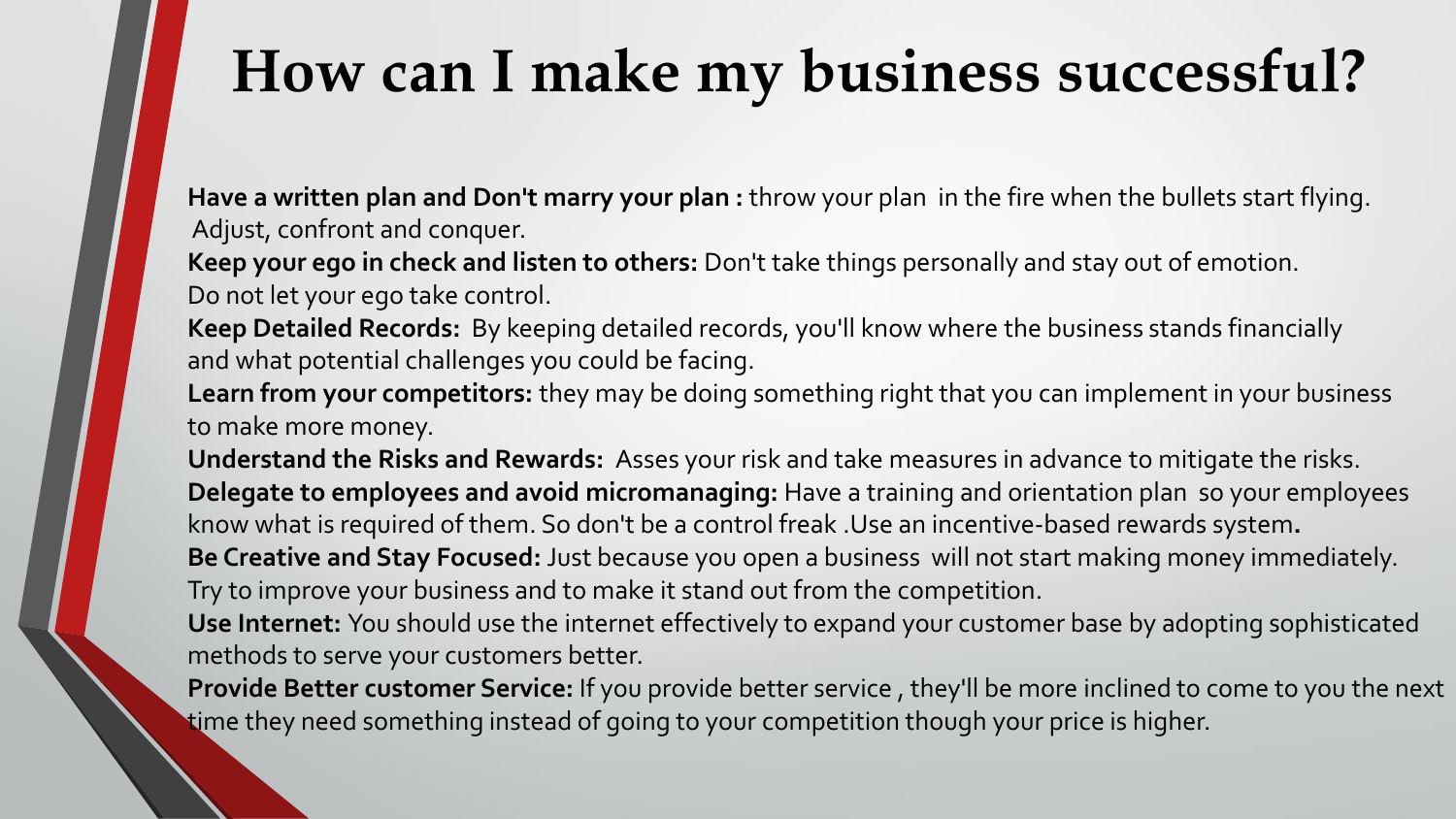#### **Conclusion**

- Starting and running a successful business can be rewarding and challenging.
- Success requires focus, discipline and perseverance.
- However, success will not come over a night.
- it requires a long-term focus and that you remain consistent in challenging environments.
- Being an entrepreneur is your choice, so make it work. It can be done.
- \* You can survive, emerge and succeed, if you follow the right path and Trust in God.

# **Thank You For Your patience.**